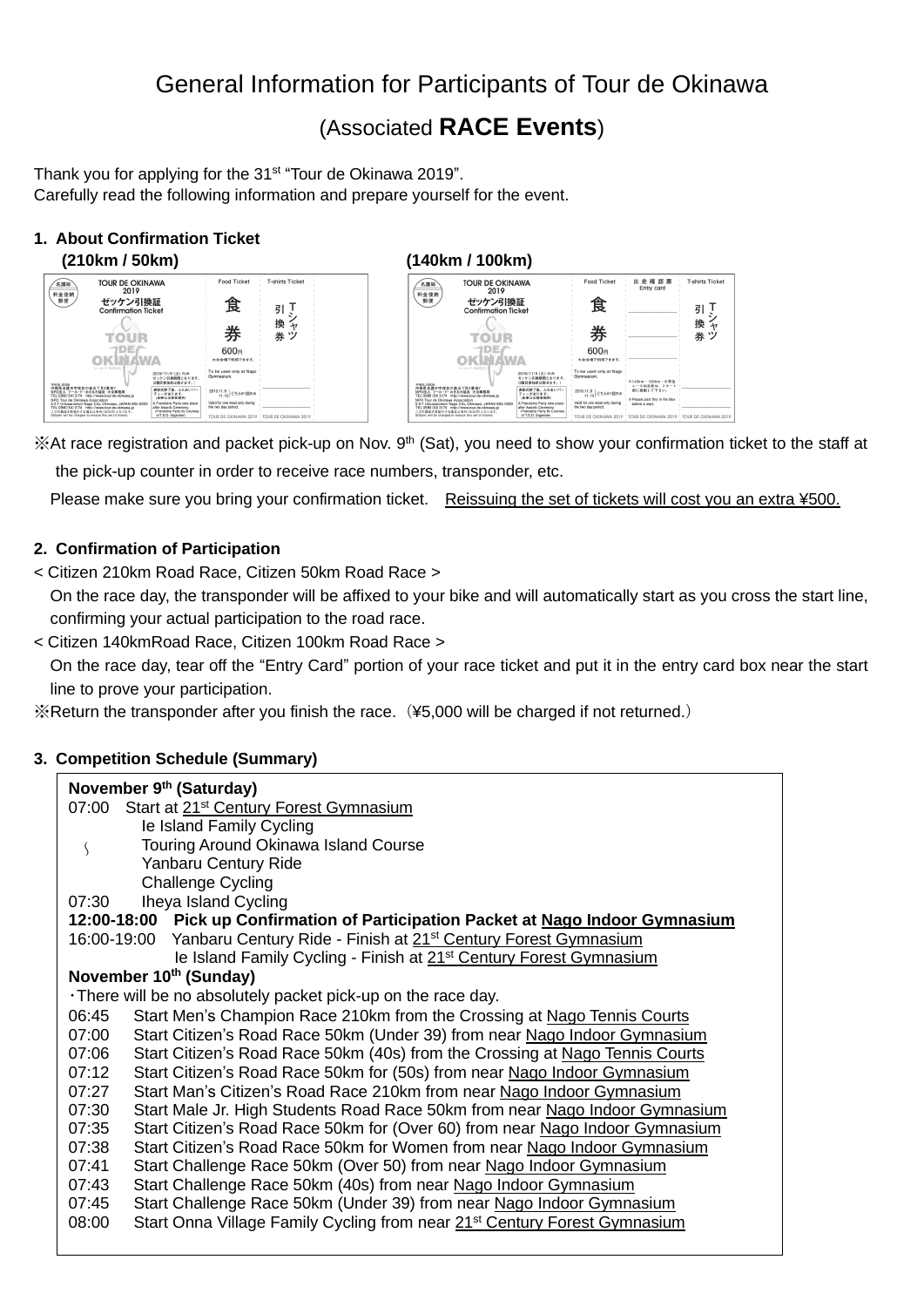| Continues November 12th (Sunday) |                                                                                          |  |  |  |
|----------------------------------|------------------------------------------------------------------------------------------|--|--|--|
| 08:12~09:30                      | Finish 50km Road Races as follows at 21 <sup>st</sup> Century Forest Gymnasium           |  |  |  |
| Approx. 09:05                    | Start Kid's Race 10km from Nakao CHECK-POINT                                             |  |  |  |
| Approx. 09:20                    | Start Citizen's Road Race 140km (OPEN) from Road Station Yui Yui Kunigami                |  |  |  |
| Approx. 09:30                    | Start Citizen's Road Race 140km (MASTERS) from Road Station Yui Yui                      |  |  |  |
| Kunigami                         |                                                                                          |  |  |  |
| Approx. 09:45                    | Start Lady's International Road Race from Oku Yanbaru no Sato                            |  |  |  |
| Approx. 10:08                    | Start Citizen's Road Race 100km (OPEN) from Oku Yanbaru no Sato                          |  |  |  |
|                                  | Approx. 10:16 Start Citizen's Road Race 100km (MASTERS) from Oku Yanbaru no Sato         |  |  |  |
| $12:00 - 14:20$                  | Finish Men's Champion Road Race 210km at the Crossing at Nago Tennis Courts              |  |  |  |
|                                  | Other race categories will begin to finish                                               |  |  |  |
|                                  | Approx.14:20 Finish Rearmost Riders of Road Race at 21 <sup>st</sup> Century Gymnasium   |  |  |  |
|                                  | 15:00~ Finish Touring Around Okinawa Island Course at 21 <sup>st</sup> Century Gymnasium |  |  |  |
|                                  | Other Cycling Categories will begin to finish at 21 <sup>st</sup> Century Gymnasium      |  |  |  |
|                                  | 15:00~ [Awards and Closing ceremony, and Social Gathering at Nago Indoor Gymnasium]      |  |  |  |

In the event of unexpected schedule changes, changes will be announced at the opening ceremony and/or included in an updated event program.

Please check the official WEB SITE for more details. www.tour-de-okinawa.jp

**4. Participants Registration Registration on the race start day is not allowed.** 

 $\cdot$ Date: November 9<sup>th</sup> (Sat) 12:00-18:00

・Place: Nago City Indoor Gymnasium

# **5. Attention**

※ Please take along your health insurance card (or a copy of the card) with you.

※ Affix a baggage-claim tag on your baggage before you bring it into the Baggage Keeping Area.

※**If you are traveling from outside Okinawa to participate, please note that aviation laws limit the capacity of flat tire repair aerosols that you can take into the airplane. Please check the specific information with your airline company.**

# **6. Access to the Main Event Site [Nago City Indoor Gymnasium]**

▼By Bicycle:

From Naha take Rout 58 travel North to Nago about 67km.

▼By Bus:

○ Yambaru Kyuko Bus From Naha Airport to "Nago Shiyakusho" (Nago City Office).

・ Fare: ¥2,190 Total travel time: about 1H40M.

 $\circ$  Express Bus (No.111) Board the bus at Naha Airport, get off at "Nago Shiyakusho" (Nago City Office).

- ・ Fare: ¥2,190 for Okinawa Bus or Ryukyu Bus. Total travel time: about 1H40M.
- $\circ$  Local Bus (No.120): Board the bus at Naha Airport, get off at "Hokubu Goudou Chosha Mae" (Okinawa Prefecture Office Complex), walk south about 5 minutes.
	- ・ Fare: ¥1,940 for Okinawa Bus or Ryukyu Bus. Total travel time: about 2H30M.
- $\circ$  Local Bus (No.20): Board the bus at Naha Bus Terminal, get off at "Hokubu Goudou Chosha Mae" (Okinawa Prefecture Office Complex), walk south about 5 minutes.
	- ・ Fare: ¥1,850 for Okinawa Bus or Ryukyu Bus. Total travel time: about 2H20M.
- 【Notice】Too much baggage may result in rejection from boarding the bus. It is recommended that you have baggages like bike bags delivered to the place of your stay prior to your arrival.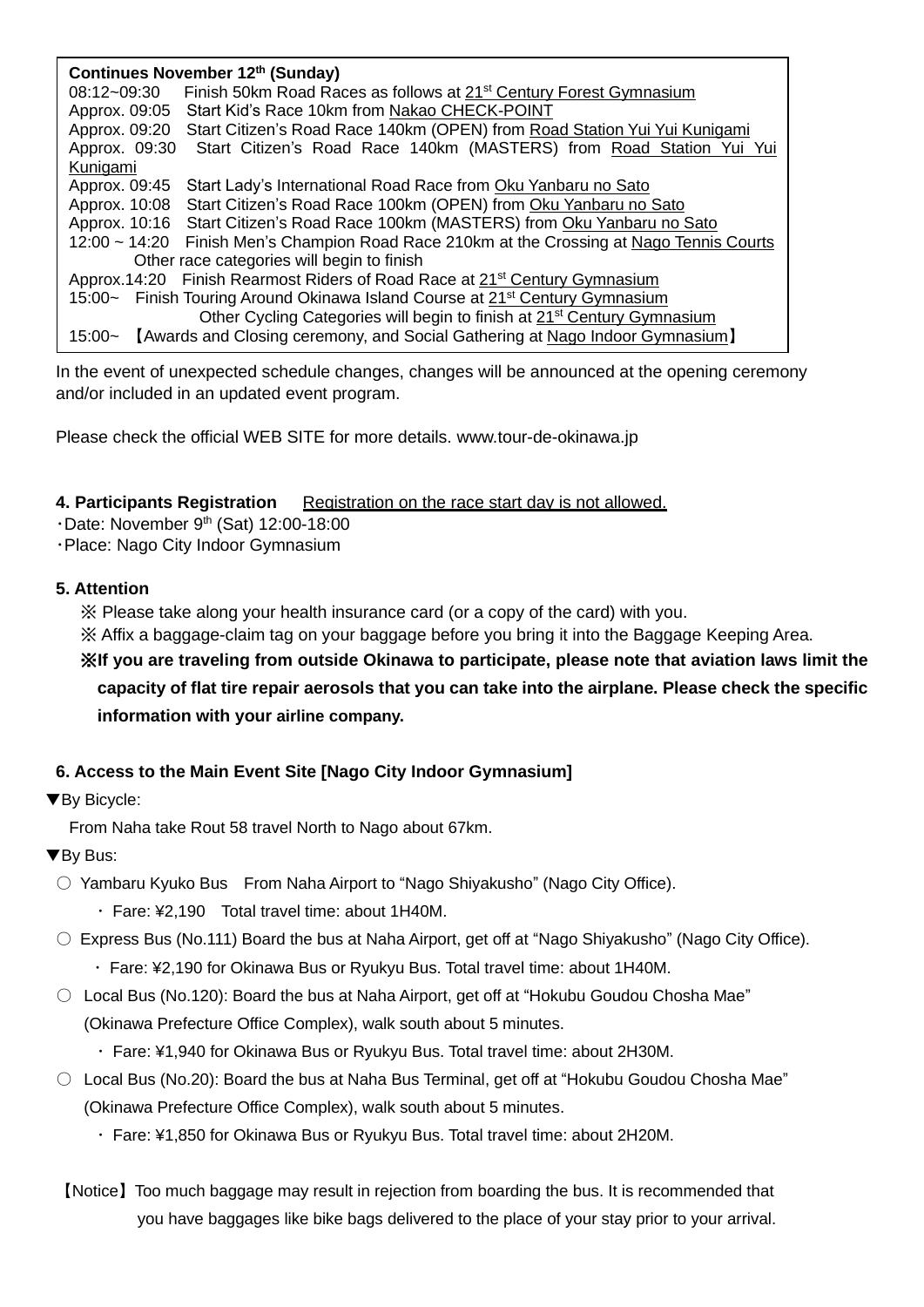# ▼By Car:

Toll Road: Enter Naha Airport EXPWY at Naha Airport, Exit at Kyoda. Continue driving north till you reach Nago

Fishing Port. Total travelling time: about 1H20M (about 80 km)

▼By Foot:

Nago Fishing Port (parking space)→ Registration Site <Nago City Indoor Gymnasium> (about750m)

# **7. Access to Kunigami Village (Hentona) <Events for 140 km and 100 km>**

▼By Taxi:

From Nago to Kunigami Village "JAL Private Resort Okuma" (about 30.5 km)

Fare:  $45,000 \sim 46,000$  Traveling time: about 45 minutes

[Tel: Nago Kyodo (0980) 52-3333]

[Tel: Marukin Taxi (0980) 52-5555]

[Tel: Kojin (Private) Taxi (0980) 53-3333]

▼Shuttle Bus Service

Nov. 9<sup>th</sup> (Sat)

Shuttle buses will run between Nago Civic Hall and hotels in Kunigami Village. See "Shuttle Bus Schedule" on Appendix 2 for details.

Nov.  $10^{th}$  (Sun) <For all 100km races>

There is a shuttle bus/truck for riders and bicycles between JAL Private Resort Okuma to the starting point in front of 'Oku Joint Shops'. Please refrain from moving by car and use the transportation bus instead.

**There will be no shuttle bus service from Nago to the starting point in Kunigami Village available on the race day. Also, there will be no shuttle bus service available after the finish. If you continue staying at a hotel in Kunigami, you need your own transportation from Nago to Kunigami.**

▼ If you have your own vehicle or are renting a car

**<For all 140km, 100km races>**

Please park your car at the designated parking lot at "Kuina Eco-Sport Recreation Park (Kunigami Athletic Field)" <free of charge>.

The parking lot at "JAL Private Resort Okuma" is a pay parking lot.

# **<For all 140km races>**

The distance from the parking lot to the starting point <Kunigami Village Depot> is 1.0 km.

# **<For all 100km races>**

There is a shuttle bus/truck for riders and bicycles from Kunigami Village <JAL Private Resort Okuma> to the starting point <In front of Oku Kyodobaiten>.

Please load the bike onto the designated cargo truck and get on the bus **by 6:15 AM**. The distance from Kunigami Athletic Field to <JAL Private Resort Okuma> is 1.0 km.

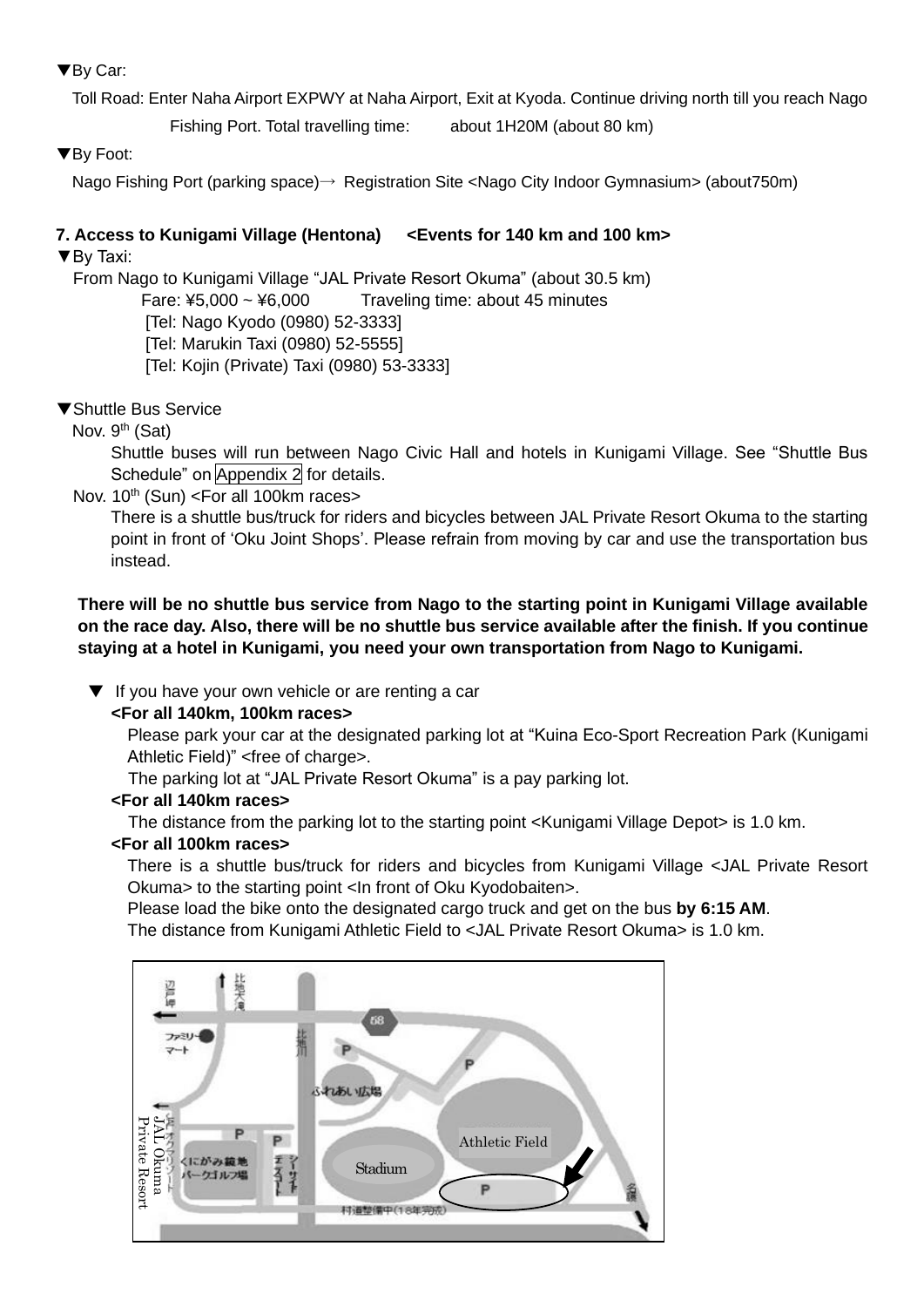# **Cycling Sports Competition for Citizens: Rules for Road Races**

Tour de Okinawa will be held in accordance with rules established by JCF (Japan Cycling Federation).

Time limits are established at several points throughout the race course and riders will be eliminated from the race if they fail to go through those points by those specified times.

# **1**.**Riders' rights and responsibilities:**

- ◆ Follow the race regulations and the Traffic Law of Japan.
- ◆ Riders who cause damages to others' or public properties are liable for the damages even during the race.
- ◆ Enter the race with a bicycle which has been well-maintained.
- ◆ Riders may lend, borrow or exchange foods, drinks, tools, bicycle parts, etc.
- ◆ Riders may take advantage of services provided by the organizer's neutral cars.
- ◆ Have words and conducts of sportsmanship all the time.

# **2**.**Refreshments**

◆ Refreshment shall be supplied at fixed feeding stations, located at two points listed below:

| Location        | Citizen 210km Races | Citizen 140km Races | Citizen 100km Races | Citizen 50km Races |
|-----------------|---------------------|---------------------|---------------------|--------------------|
| Fukugawa Dam    |                     |                     |                     |                    |
| 1st             | 83km point          |                     |                     |                    |
| Fukugawa Dam    |                     |                     |                     |                    |
| 2 <sub>nd</sub> | 136km point         | 70km point          |                     |                    |
|                 |                     |                     |                     |                    |
| Gesashi Point   | 174km point         | 109km point         | 65km point          |                    |

- ◆ The organizer will provide water or energy drink at those stations: **(Plastic bottles with blue label: energy drink; without label: water)**
- ◆ Discard the provided bottles at designated "GREEN Zone" only. Violators are prohibited from entering the competition of next year.

# **3**.**Neutral Vehicle**

- ◆ The organizer provides neutral vehicle services (automobiles and motorcycles) that supply spare wheels. Spare wheels are of SHIMANO with 10 gears. Those who borrowed a wheel must return the wheel and retrieve one's own wheel at "Bicycle Wheel Claim" (Appendix 1 See area map (B)) after the race.
- ◆ Only Citizen's Road Race 210km will be correspond to neutral service (wheel supply) to wheel with disc brake. (LIMITED QUANTITIES)

# **4**.**Dropping out or being eliminated from the race:**

- ◆ Riders dropping out of the race must take the bib numbers off, then be sure to let the race commissar know.
- ◆ Organizer establishes several control gates—those gates are called or written as "Check Points" in some other documents—and cut-off times are established at those gates. Failing to pass through each of the gates before those times will result in being eliminated from the race.
- ◆ Disqualified riders must follow the commissars' directions to pull over, and return one's bib numbers and transponder.
- ◆For citizen race 50 km, do not give a rank to those who completed the finish line for more than 1 hour 30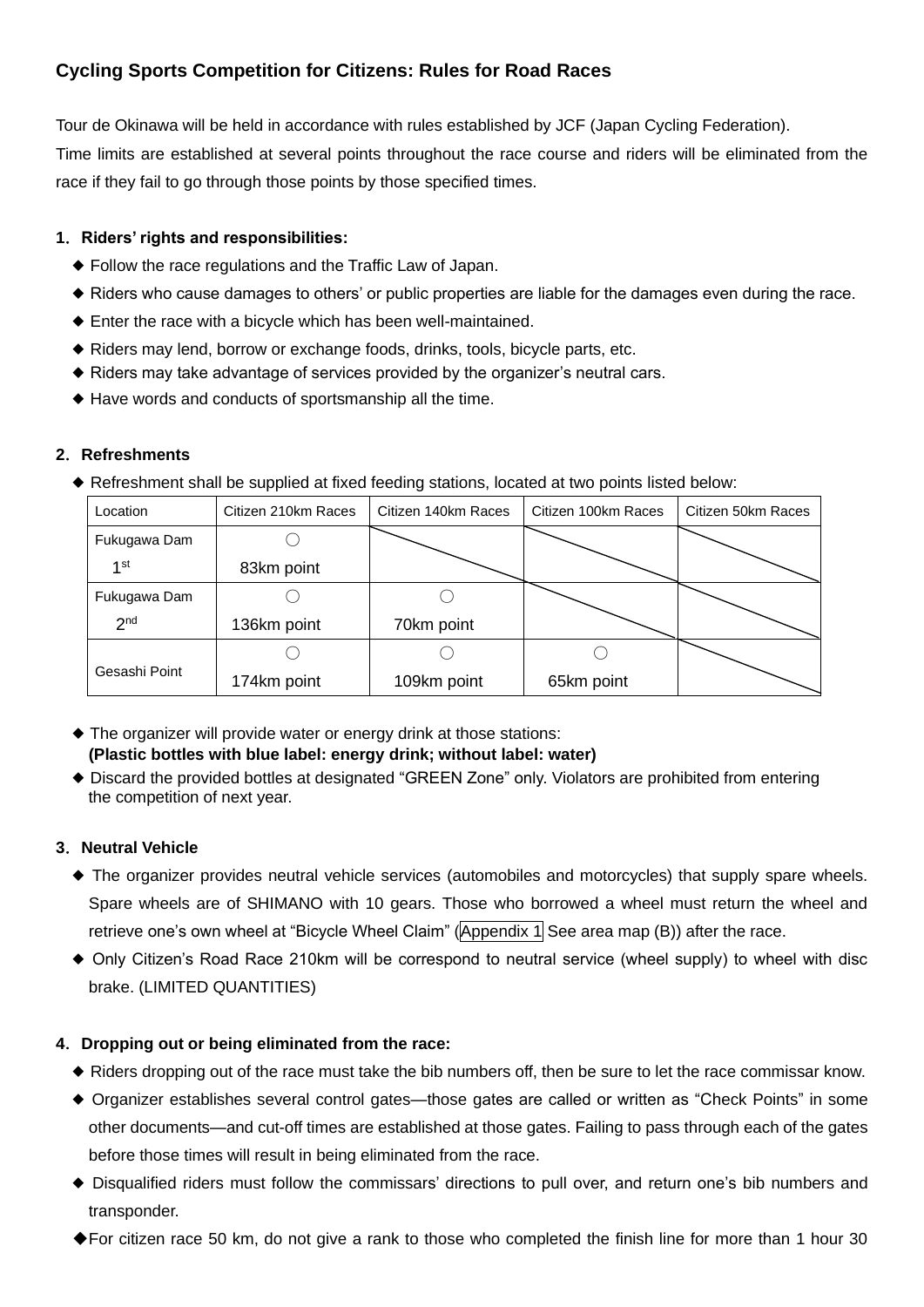minutes. Results will be FAD. **We Only Citizen race 50km over 60<sup>th</sup> will be 1 hour 40 minutes.** 

- ◆ Riders who are disqualified at a control gate will be picked up by a cargo truck which will take those riders back to the race head quarters; so when you are eliminated from the race, stop competition and wait for the broom wagon to pick you up. Your bicycle will be loaded and transported by a cargo truck dispatched by the organizer. Retrieve your bicycle at "Bicycle Claim" (Appendix 1 See area map (B)) after the race.
- ◆ Table of Cut-Off Times at each of Control Gates (or check points) are as follows:

| Place               | <b>Control Gate</b><br>(Check Point) | Cut-Off<br><b>Time</b> | Citizen<br>210km Race | Citizen<br>140km Race | Citizen<br>100km Race | All Citizen<br>50km Races |
|---------------------|--------------------------------------|------------------------|-----------------------|-----------------------|-----------------------|---------------------------|
| Motobu<br>Town      | Motobu<br><b>Butterfly Garden</b>    | 8:30                   | O                     |                       |                       |                           |
| Nakijinn<br>Village | Nakijin Amesoko<br>Otobaen Mae       | 9:05                   | ∩                     |                       |                       |                           |
| Nago City           | Nakao Iriguchi                       | 9:20                   | $\bigcirc$            |                       |                       |                           |
| Ogimi<br>Village    | Ogimi-son<br>Municipality<br>Office  | 9:35                   | O                     |                       |                       |                           |
| Kunigami<br>Village | Fukugawa Dam<br>(1st)                | 10:20                  | ∩                     | ∩                     |                       |                           |
| Kunigami<br>Village | Oku Kyodobaiten                      | 10:45                  | ∩                     | ∩                     |                       |                           |
| Kunigami<br>Village | Yona<br><b>Check Point</b><br>(2nd)  | 11:30                  | ∩                     | ∩                     | ∩                     |                           |
| Kunigami<br>Village | Fukugawa Dam<br>(2nd)                | 12:00                  | ◯                     | ∩                     | $\bigcirc$            |                           |
| Higashi<br>Village  | Miyagi Seeding<br>Center             | 12:50                  | ◯                     | ∩                     | $\bigcirc$            |                           |
| Nago City           | Abu                                  | 13:35                  | $\bigcirc$            | ∩                     | ∩                     |                           |
| Nago City           | Kawakami                             | 14:00                  | $( \ )$               | $( \ )$               | $( \ )$               |                           |

#### **5**.**Handlebars:**

- ◆ Participants shall wear a Road Racer Helmet approved by JCF or national federations of their own countries.
- ◆ Use of a bull-horn shaped handlebar, a clip-on handlebar or a flat bar is prohibited. Not accept addition of attachments, only in a dropped handlebar. Also, brakes are not normal, a different in the inch before and after the tire and the disk wheel not accept.

# **6**.**Assembly and start:**

- ◆ The convocations will be called 30 minutes before the start time at designated locations for each races.
- ◆ After arriving at the area, follow the directions of the race staffs to proceed to the start line.
- ◆ As for starting order, participants must line up in ascending order from left to right. The athlete's number 50 assumes a seeded player. Regarding all the other participants, they shall be arranged in order of arrival.
- ◆The races starting from Nago (210Km, 50Km) is a parade start.
- ◆The races starting from Kunigami (140Km, 100Km) is a real start.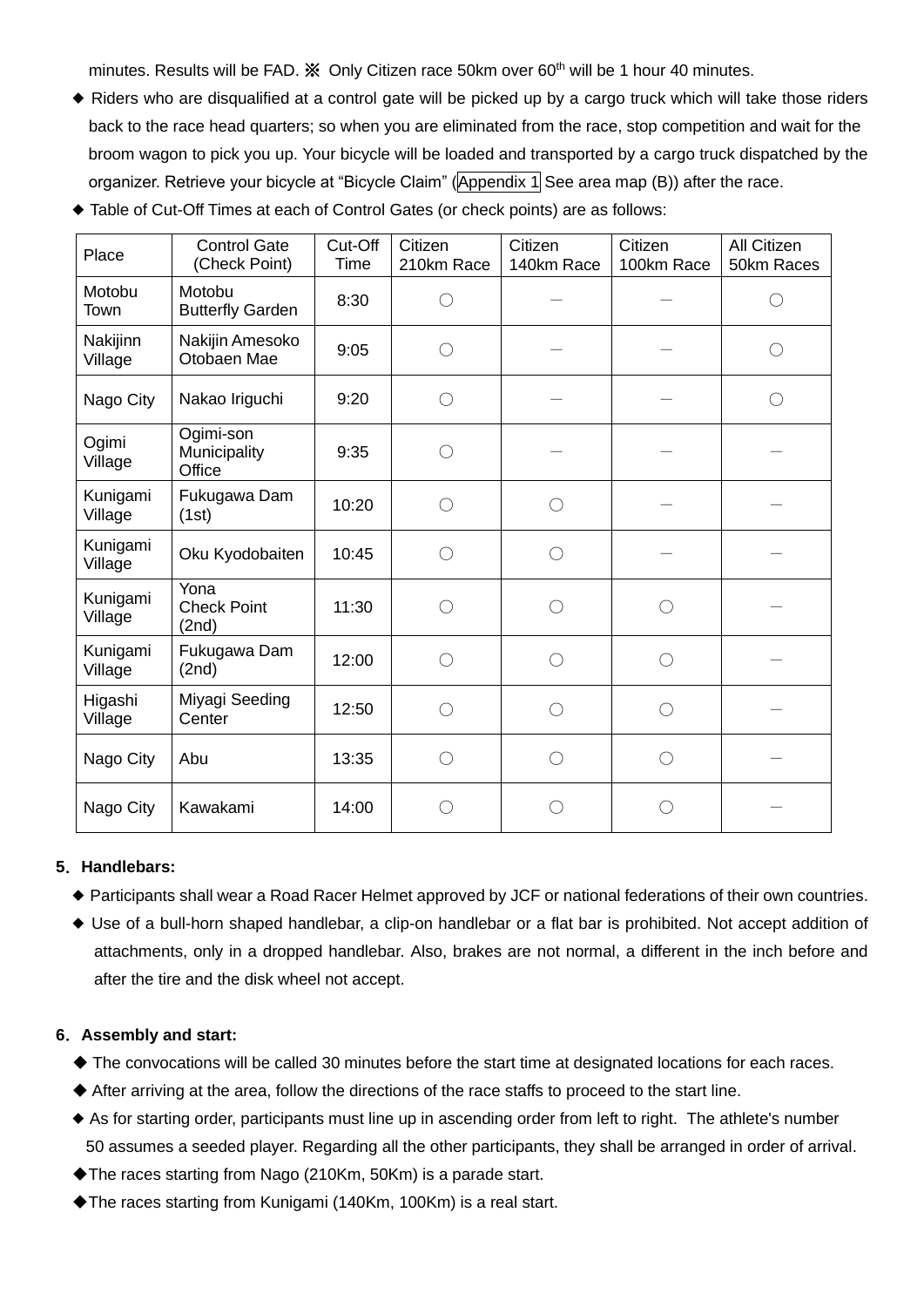# **7**.**Affixing racing numbers, helmet numbers, frame numbers, and a transponder:**

- ◆ Improper affixation of numbers is subject to penalties. Protests against the penalties will not be accepted.
- ◆ Frame numbers must be affixed on the front frame or seat post. As for helmet numbers, one number must be affixed on the front and two numbers on the sides.
- ◆ As for a transponder, Matrix Inc.'s automatic time measurement system will be used, so each rider must affix his transponder on the front fork. After the race is over, return the transponder at a designated place. (Appendix 1 See area map (B))

# **8**.**After Crossing the Finish Line**

◆ After crossing the finish line, riders must follow the directions given by the race staffs and return to Nago fishery port. If you park your car at the port, load your bicycle on to your car and wait till the awards/closing ceremony to start at Nago public market's parking space. There will be no space for you to park your bicycle in the down town, so walk from the port to the market.

# **9**.**Points to be careful about:**

◆ Riders must ride safely, paying attention to warning signs and guard fences.

# **10**.**Awards (Top finishers will be awarded in order of results)**

- ◆ The organizer presents a champion jersey, a cup, a certificate and an extra prize to 1st finisher.
- ◆ The organizer presents a certificate, a medal and an extra prize each to 2nd to 3rd finishers.
- ◆ The organizer presents a certificate and an extra gift to each 4th, 5th and 6th finishers.
	- **\*The 1st through 3rd finishers will be awarded on the podium while 4th through 6th finishers will be awarded at "Awarding Center." The 1st through 3rd finishers must gather in the stage by 15 minutes. The person who does not attend is disqualified and may be demoted**

# **11**.**Sprint Award (Municipality Mayors' Awards)**

- ◆ A rider who passed a Sprint Point in first place will be awarded with Spring Prize, a certificate and an extra prize from a mayor of each of those municipalities below. Each spring point will be indicated with a signboard and white line.
- ◆ Special Prize Points

| <b>Prize Name</b>                                            | Points where prize is set up       | <b>Distance</b> |
|--------------------------------------------------------------|------------------------------------|-----------------|
| Prize by the Mayors of Nakijin Village and Motobu Town       | <b>Nakijin CHECK POINT</b>         | 20.0 km         |
| Prize by the Mayors of Higashii Village and Kunigami Village | Higashi Village Miyagi CHECK POINT | 161.0 km        |
| Prize by the Mayors of Nago City and Ogimi Village           | Nago City Abu CHECK POINT          | 183.1 km        |

# **12**.**Hill Climb Awards:**

- ◆ Riders who passed the hill climb points in the first place will be awarded with a hill climb award such as a certificate and an extra prize.
- ◆ Points of hill climb awards:

Near summit of Mt. Terukubi point (1st) and (2nd time).

◆ Citizen 210km Race and Citizen 140km Race riders who passed the hill climb points in the first place will be awarded with a hill climb award twice, a certificate and an extra prize.